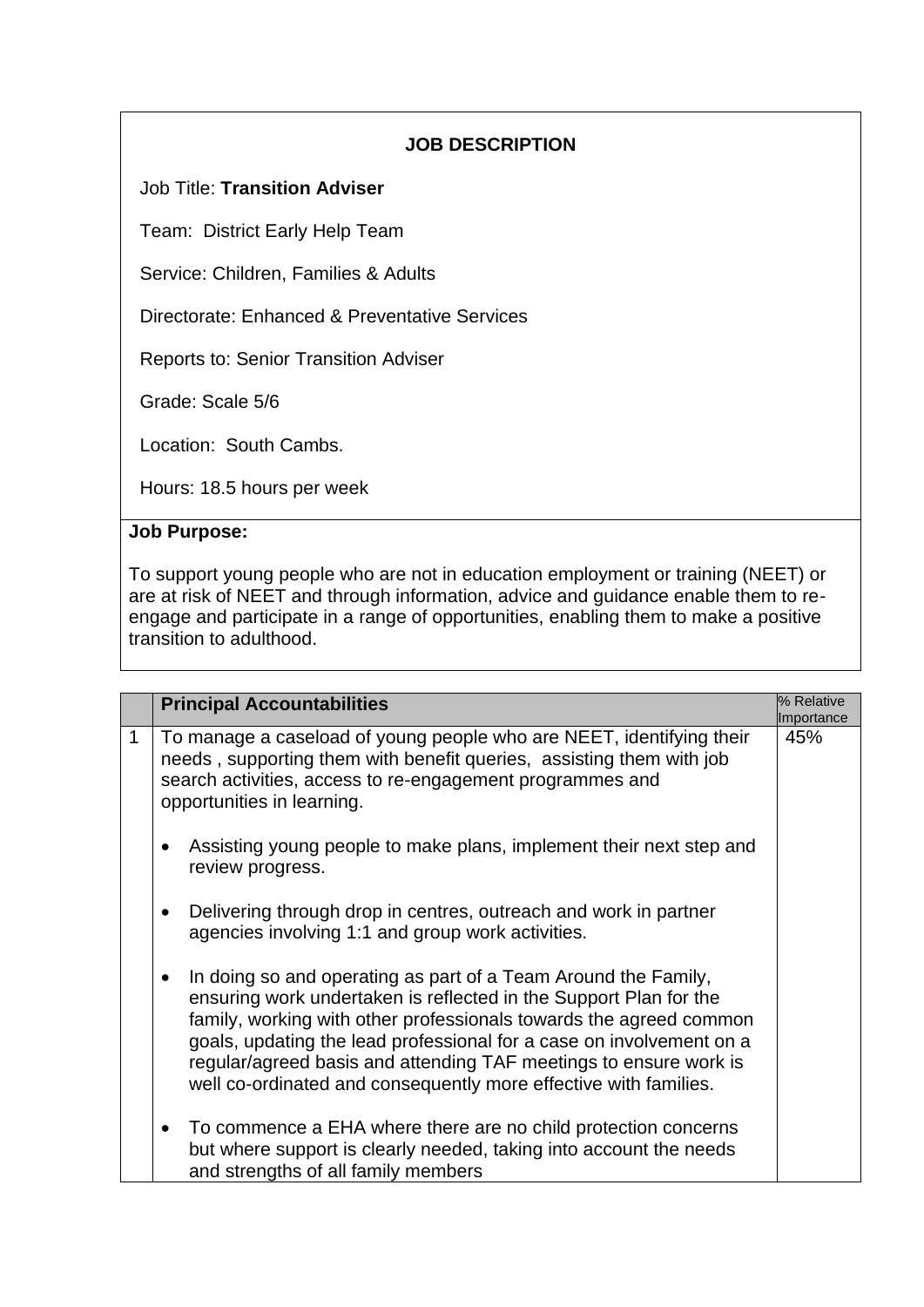|                | Participate in the gathering of information to inform in depth<br>$\bullet$<br>assessment of family needs                                                                                                                                                                                                                                                                                                                                                                                                                             |     |
|----------------|---------------------------------------------------------------------------------------------------------------------------------------------------------------------------------------------------------------------------------------------------------------------------------------------------------------------------------------------------------------------------------------------------------------------------------------------------------------------------------------------------------------------------------------|-----|
| $\overline{2}$ | To support the Senior Transition Adviser in agreed school/college based<br>activities that assist in the delivery of the September Guarantee and<br>support retention in post 16 learning for those young people at risk of<br>dropping out. This will involve group work and 1:1 work with young<br>people seeking employment and/ or training.                                                                                                                                                                                      | 15% |
| 3              | Ensure information on a wide range of lifestyle issues, volunteering and<br>positive activities and opportunities in education, employment and<br>training are kept up to date in the drop in centres and that young people<br>are aware of how they can access information on line.                                                                                                                                                                                                                                                  | 5%  |
| 4              | Link with training providers, employers, voluntary organisations, young<br>peoples supported accommodation and other agencies including Job<br>Centre Plus to support young people back into education, employment or<br>training.                                                                                                                                                                                                                                                                                                    | 15% |
| 5              | Demonstrate a commitment to continuous improvement to include:<br>Keeping up to date with post 16 opportunities in learning and re-<br>$\bullet$<br>engagement programmes<br>Keeping up to date with changes in the benefits system and how they<br>$\bullet$<br>affect young people and their families<br>Contributing to the development of processes and quality standards<br>$\bullet$<br>Contributing to the appraisal and supervision process<br>$\bullet$<br>Accessing appropriate training and development opportunities<br>٠ | 5%  |
| 6              | Maintain accurate and up to date client records including supporting:<br>Recording the September Guarantee<br>$\bullet$<br>Delivery of the Annual Activity Survey<br>$\bullet$<br><b>Case Auditing</b><br>٠<br>Preparation of case Studies                                                                                                                                                                                                                                                                                            | 15% |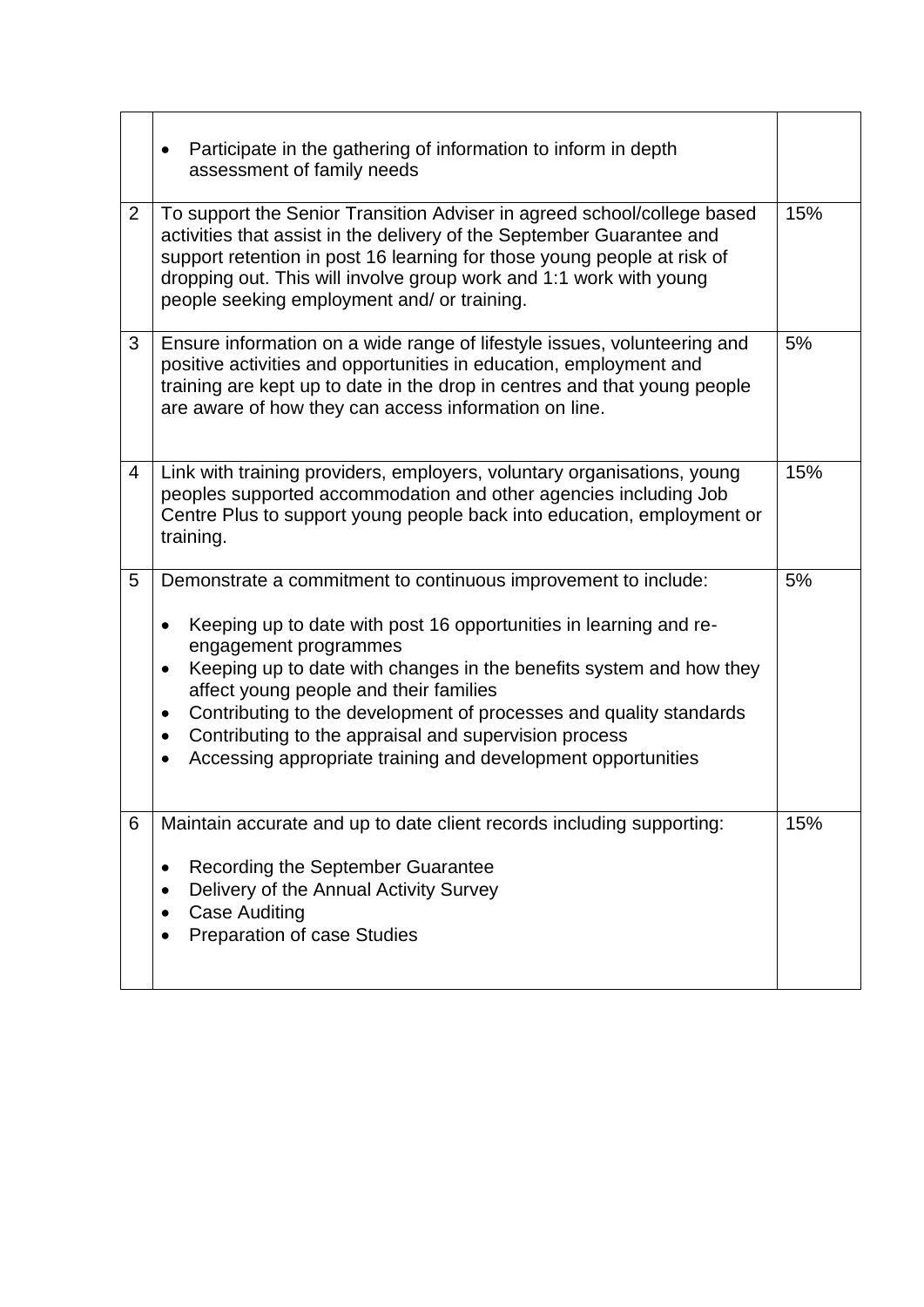# **PERSON SPECIFICATION**

# **Transition Adviser**

The following criteria are appropriate for this post. You must meet the essential criteria in order to be shortlisted for the post and it would be advantageous if you meet the desirable criteria.

# **Education, Qualifications & Training**

## Essential:

- Educated to Key Skill Level 2: 5 GCSEs at Grade C or above; NVQ level 2; or equivalent, including secretarial qualifications to include English
- Key Skill Level 3: 2 'A' levels (4 AS Levels), ONC, OND, BTEC, NVQ level 3 or equivalent in Guidance or other relevant qualification

#### Desirable:

• Educated to Key Skill Level 4: Bachelor's degree; HNC; HND NVQ level 4 or equivalent in Guidance or other relevant qualification

## **Knowledge & Experience**

Essential:

- Knowledge and experience of working with young people in a variety of settings and with challenging behaviours
- Knowledge of opportunities in employment and training for young people and experience of working with providers
- Knowledge of legislation relation to raising participation and safeguarding
- Knowledge of the range of organisations and experience in working with many of them
- Knowledge of the wide range of benefits available for young people
- Knowledge and experience of using ICT and the use of databases

## Desirable:

• Experience of working in schools/colleges and the range of opportunities in education

## **Skills & Attributes**

Essential:

Engagement and interpersonal skills

• Ability to build and maintain good working relationships with young people and their families and a with range of other professionals/agencies